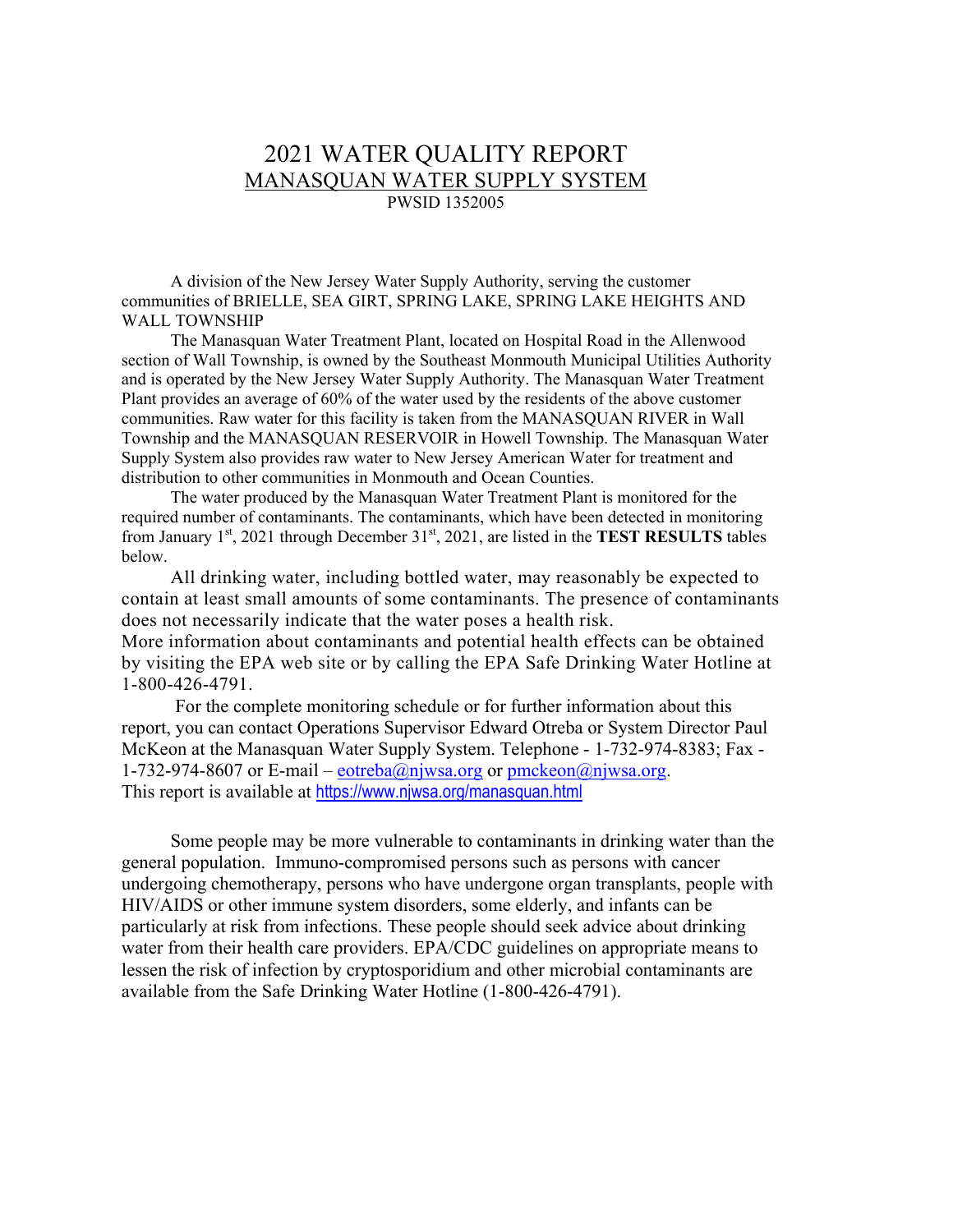| <b>TEST RESULTS TABLE</b>                                                              |                                                   |                                                       |                                           |                  |                                                                                                    |                                                                                                                                                                                    |                  |  |  |  |  |  |  |
|----------------------------------------------------------------------------------------|---------------------------------------------------|-------------------------------------------------------|-------------------------------------------|------------------|----------------------------------------------------------------------------------------------------|------------------------------------------------------------------------------------------------------------------------------------------------------------------------------------|------------------|--|--|--|--|--|--|
| <b>CONTAMINANT</b>                                                                     | <b>HIGHEST</b><br><b>LEVEL</b><br><b>DETECTED</b> | <b>RANGE</b><br><b>DETECTED</b>                       | <b>UNIT OF</b><br><b>MEASUREMENT</b>      | <b>MCL</b><br>G  | <b>MCL</b>                                                                                         | <b>LIKELY SOURCE</b><br>OF<br><b>CONTAMINATION</b>                                                                                                                                 | <b>VIOLATION</b> |  |  |  |  |  |  |
|                                                                                        | MICROBIOLOGICAL CONTAMINANTS                      |                                                       |                                           |                  |                                                                                                    |                                                                                                                                                                                    |                  |  |  |  |  |  |  |
| <b>TOTAL</b><br><b>COLIFORM</b><br><b>BACTERIA</b>                                     | 1 Positive Sample<br>Result                       | $0 - 1$                                               | # Of required<br>samples (12 per<br>year) | $\boldsymbol{0}$ | <b>NATURALLY</b><br>PRESENT IN THE<br><b>WATERSHED</b>                                             | No                                                                                                                                                                                 |                  |  |  |  |  |  |  |
| <b>INORGANIC CONTAMINANTS</b>                                                          |                                                   |                                                       |                                           |                  |                                                                                                    |                                                                                                                                                                                    |                  |  |  |  |  |  |  |
| <b>BARIUM</b>                                                                          | 0.0343                                            |                                                       | Mg/1                                      | $\mathbf{0}$     | 2                                                                                                  |                                                                                                                                                                                    |                  |  |  |  |  |  |  |
|                                                                                        |                                                   |                                                       |                                           |                  |                                                                                                    | <b>EROSION OF</b>                                                                                                                                                                  | No               |  |  |  |  |  |  |
| <b>FLUORIDE</b>                                                                        | 0.0980                                            |                                                       | Mg/l                                      | $\overline{4}$   | $\overline{4}$                                                                                     | <b>NATURAL</b><br><b>DEPOSITS</b>                                                                                                                                                  |                  |  |  |  |  |  |  |
| <b>NITRATE</b>                                                                         | 0.361                                             |                                                       | Mg/l                                      | 10               | 10                                                                                                 | <b>RUNOFF FROM</b><br>FERTILIZER USE;<br><b>INDUSTRIAL AND</b><br>DOMESTIC WASTE<br><b>WATER</b><br>DISCHARGES;<br><b>EROSION OF</b><br><b>NATURAL</b><br><b>DEPOSITS</b>          | N <sub>o</sub>   |  |  |  |  |  |  |
| <b>NITRITE</b>                                                                         | < 0.005                                           |                                                       | Mg/l                                      |                  | $\mathbf{1}$                                                                                       | <b>RUNOFF FROM</b><br>FERTILIZER USE;<br><b>INDUSTRIAL AND</b><br>DOMESTIC WASTE<br><b>WATER</b><br>DISCHARGES;<br><b>EROSION OF</b><br><b>NATURAL</b><br><b>DEPOSITS</b>          | No               |  |  |  |  |  |  |
| ${\rm LEAD}$<br>(Sampled at<br>sink and<br>fixtures at<br>water treatment<br>facility) | < 0.5                                             | < 0.5<br>No sample<br>exceeded<br>the Action<br>Level | ${\bf PPB}$                               | $\boldsymbol{0}$ | $15.0$ = the<br>Action Level<br>where<br>corrosion<br>control<br>techniques<br>must be<br>employed | <b>LEAD IN</b><br>DRINKING WATER<br><b>IS PRIMARILY</b><br>FROM MATERIALS<br><b>AND</b><br><b>COMPONENTS</b><br><b>ASSOCIATED</b><br>WITH SERVICE<br>LINES AND IN<br>HOME PLUMBING | $\rm No$         |  |  |  |  |  |  |
| <b>SULFATE</b>                                                                         | 23.8                                              |                                                       | Mg/L                                      |                  | <b>RUL</b> - 250                                                                                   | <b>EROSION OF</b><br>NATURAL<br><b>DEPOSITS</b>                                                                                                                                    | No               |  |  |  |  |  |  |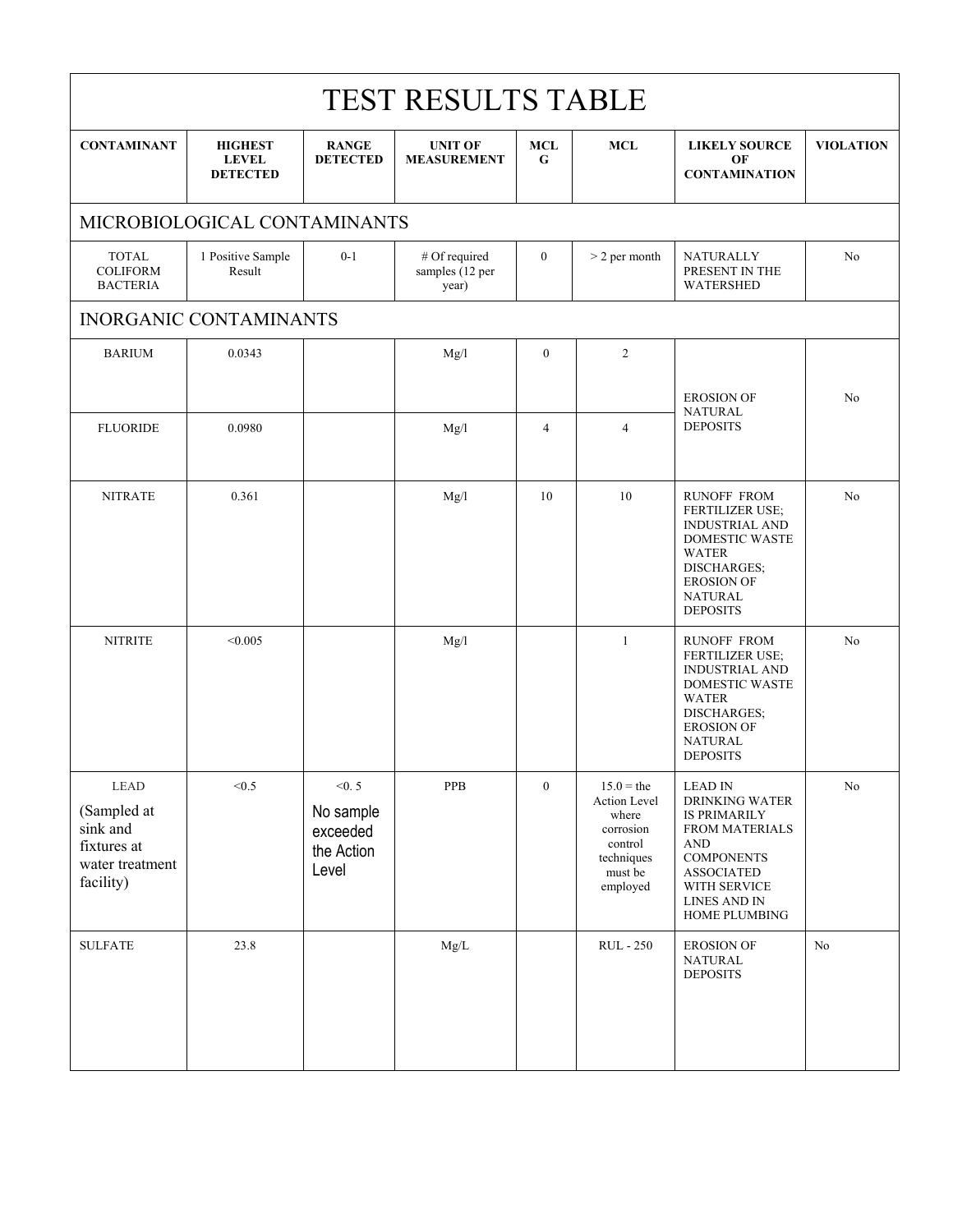|                                                                                         | <b>TEST RESULTS TABLE</b>                         |                                                                 |                                      |                 |                                                                                                                |                                                                                                                                                                             |                  |  |  |  |  |  |  |
|-----------------------------------------------------------------------------------------|---------------------------------------------------|-----------------------------------------------------------------|--------------------------------------|-----------------|----------------------------------------------------------------------------------------------------------------|-----------------------------------------------------------------------------------------------------------------------------------------------------------------------------|------------------|--|--|--|--|--|--|
| <b>CONTAMINANT</b>                                                                      | <b>HIGHEST</b><br><b>LEVEL</b><br><b>DETECTED</b> | <b>RANGE</b><br><b>DETECTED</b>                                 | <b>UNIT OF</b><br><b>MEASUREMENT</b> | <b>MCL</b><br>G | <b>MCL</b>                                                                                                     | <b>LIKELY SOURCE</b><br>OF<br><b>CONTAMINATION</b>                                                                                                                          | <b>VIOLATION</b> |  |  |  |  |  |  |
| <b>BROMATE</b>                                                                          | 10.37                                             | $< 0.005 - 10$                                                  | ppb                                  | $\mathbf{0}$    | 10.49<br><b>RUNNING</b><br><b>ANNUAL</b><br><b>AVERAGE OF</b><br><b>ONE</b><br><b>MONTHLY</b><br><b>SAMPLE</b> | <b>REACTION OF</b><br><b>NATURALLY</b><br><b>OCCURRING</b><br><b>BROMIDE WITH</b><br>OZONE USED IN<br>THE TREATMENT<br><b>PROCESS</b>                                       | N <sub>o</sub>   |  |  |  |  |  |  |
| <b>COPPER</b><br>(Sampled at<br>sink and<br>fixtures at<br>water treatment<br>facility) | 0.135                                             | $0.035 - 0.135$<br>No sample<br>exceeded<br>the Action<br>Level | Mg/1                                 | <1.3            | $1.3$ is the<br>Action Level<br>where<br>corrosion<br>control<br>techniques<br>must be<br>employed             | <b>COPPER IN</b><br><b>DRINKING WATER</b><br><b>IS PRIMARILY</b><br><b>FROM MATERIALS</b><br><b>AND</b><br><b>COMPONENTS</b><br><b>ASSOCIATED</b><br>WITH HOME<br>PLUMBING. | No               |  |  |  |  |  |  |
| SYNTHETIC ORGANIC CONTAMINANTS                                                          |                                                   |                                                                 |                                      |                 |                                                                                                                |                                                                                                                                                                             |                  |  |  |  |  |  |  |
| <b>PFNA</b><br>(Perfluoronona<br>noic acid)                                             | < 2.0                                             | < 2.0                                                           | Ng/l                                 |                 | 13                                                                                                             | Breakdown of<br>products designed to<br>repel soil, grease, and<br>water on materials<br>including clothing,<br>carpet, furniture<br>treatments, and food<br>wraps.         | No               |  |  |  |  |  |  |
| <b>PFOA</b><br>(Perfluorooctin<br>oic acid)                                             | 3.3                                               | $2.9 - 3.3$                                                     | Ng/l                                 |                 | 14                                                                                                             | Breakdown of products<br>designed to repel soil,<br>grease, and water on<br>materials including<br>clothing, carpet,<br>furniture treatments, and<br>food wraps.            | No               |  |  |  |  |  |  |
| ${\rm PFOS}$<br>(Perfluoroctanes<br>ulfonic acid)                                       | 2.5                                               | $2.2 - 2.5$                                                     | $\rm Ng/l$                           |                 | 13                                                                                                             | Breakdown of products<br>designed to repel soil,<br>grease, and water on<br>materials including<br>clothing, carpet,<br>furniture treatments, and<br>food wraps.            | ${\rm No}$       |  |  |  |  |  |  |
| $1,2,3 - TCP$<br>(Trichloropropane)                                                     | < 0.01                                            | N/A                                                             | <b>PPT</b>                           |                 | 30                                                                                                             | Application of<br>pesticides to<br>agricultural land;<br>discharge from metal<br>degreasing sites,<br>chemical<br>manufacturing plants,<br>and other industrial<br>sites    | No               |  |  |  |  |  |  |
| 1,2<br>Dibromoethane                                                                    | < 0.01                                            | N/A                                                             | PPT                                  |                 | 50                                                                                                             | Application of<br>pesticides to<br>agricultural land;<br>discharge from metal<br>degreasing sites,<br>chemical<br>manufacturing plants,<br>and other industrial<br>sites    | No               |  |  |  |  |  |  |
| 1,2 Dibromo3-<br>chloropropane                                                          | < 0.01                                            | N/A                                                             | PPT                                  |                 | 200                                                                                                            | Same as 1,2<br>Dibromoethane                                                                                                                                                | No               |  |  |  |  |  |  |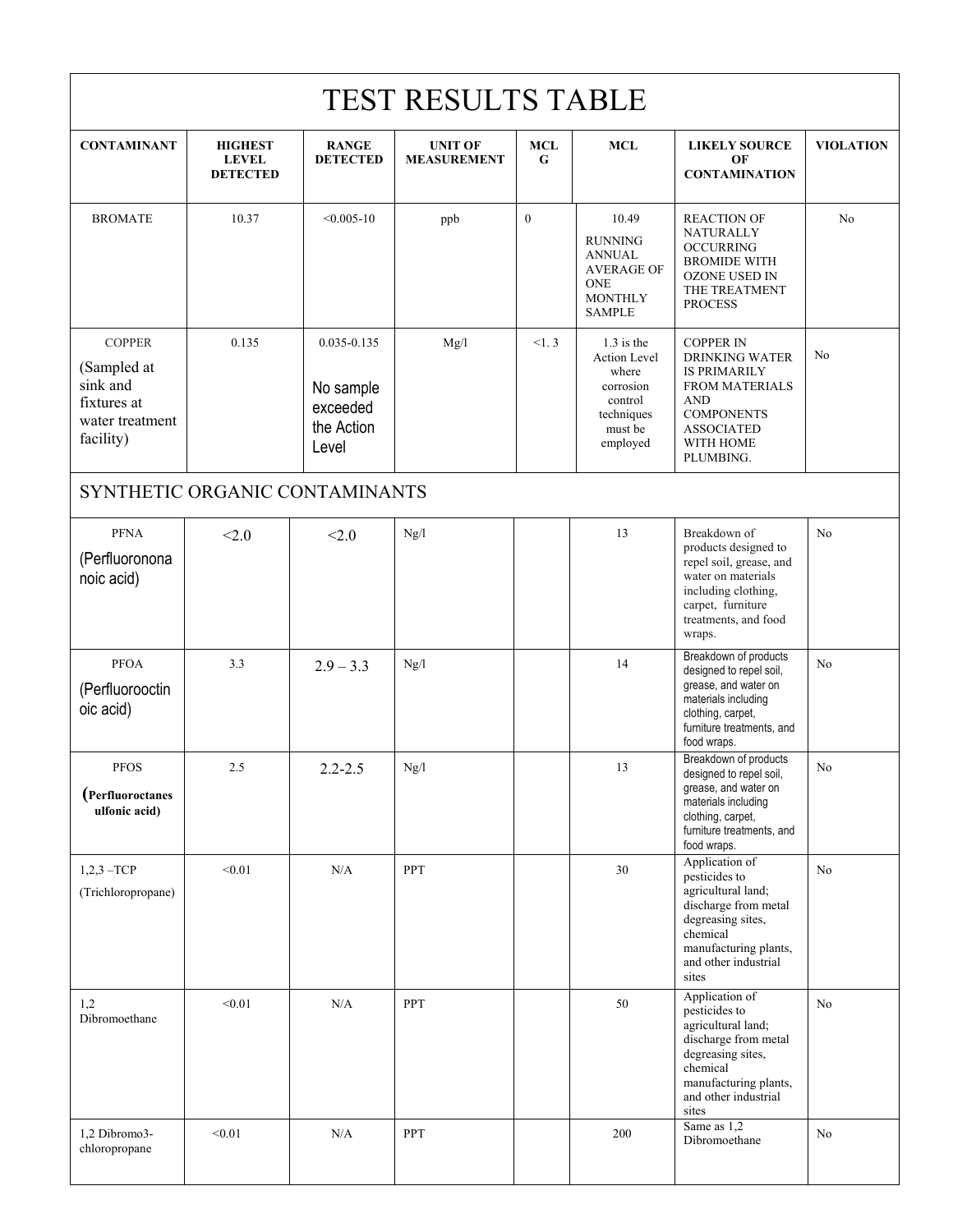| <b>TEST RESULTS TABLE</b>                                      |                                                                                         |                                                             |                                        |                            |                                                                                                                                                                                                                      |                                                                                       |                  |  |  |  |  |  |  |
|----------------------------------------------------------------|-----------------------------------------------------------------------------------------|-------------------------------------------------------------|----------------------------------------|----------------------------|----------------------------------------------------------------------------------------------------------------------------------------------------------------------------------------------------------------------|---------------------------------------------------------------------------------------|------------------|--|--|--|--|--|--|
| <b>CONTAMINANT</b>                                             | <b>HIGHEST</b><br><b>LEVEL</b><br><b>DETECTED</b>                                       | <b>RANGE</b><br><b>DETECTED</b>                             | <b>UNIT OF</b><br><b>MEASUREMENT</b>   | MCL<br>G                   | <b>MCL</b>                                                                                                                                                                                                           | <b>LIKELY SOURCE</b><br>OF<br><b>CONTAMINATION</b>                                    | <b>VIOLATION</b> |  |  |  |  |  |  |
|                                                                | DISINFECTANT/DISINFECTANT BY-PRODUCTS                                                   |                                                             |                                        |                            |                                                                                                                                                                                                                      | (BASED ON SAMPLES OF WATER LEAVING THE PLANT AND IN THE DISTRIBUTION SYSTEM)          |                  |  |  |  |  |  |  |
| <b>CHLORINE</b><br>Leaving the Water<br><b>Treatment Plant</b> | <b>Highest Value</b><br>2.24                                                            | Range<br>1.02-2.24                                          | Mg/l                                   | 4.0<br><b>MRDL</b><br>GOAL | 4.0<br><b>MRDL</b>                                                                                                                                                                                                   | <b>WATER ADDITIVE</b><br><b>USED TO CONTROL</b><br><b>MICROBES</b>                    | N <sub>o</sub>   |  |  |  |  |  |  |
|                                                                |                                                                                         |                                                             |                                        |                            |                                                                                                                                                                                                                      |                                                                                       |                  |  |  |  |  |  |  |
| TTHM (TOTAL<br>TRIHALOMETH<br>ANES) FROM<br>THE ENTRANCE       | Total of 4<br>compounds in one<br>sample                                                | $< 0.5 - 11.4$                                              | ppb                                    | N/A                        | <b>ANNUAL SITE</b><br><b>SAMPLING</b><br>80                                                                                                                                                                          | <b>BY-PRODUCTS OF</b><br><b>DRINKING WATER</b><br><b>CHLORINATION</b>                 | No               |  |  |  |  |  |  |
| TO THE<br><b>DISTRIBUTION</b><br><b>SYSTEM</b>                 | 26.46                                                                                   |                                                             |                                        |                            |                                                                                                                                                                                                                      |                                                                                       |                  |  |  |  |  |  |  |
| HAA5<br>(HALOCETIC<br><b>ACIDS) FROM</b>                       | Total of 5 Acids in<br>one sample                                                       | $< 1.0 - 11.4$                                              | ppb                                    | N/A                        | <b>ANNUAL SITE</b><br><b>SAMPLING</b><br>60                                                                                                                                                                          | <b>BY-PRODUCT OF</b><br><b>DRINKING WATER</b><br><b>CHLORINATION</b>                  | N <sub>o</sub>   |  |  |  |  |  |  |
| THE ENTRANCE<br>TO THE<br><b>DISTRIBUTION</b><br><b>SYSTEM</b> | 18.86                                                                                   |                                                             |                                        |                            |                                                                                                                                                                                                                      |                                                                                       |                  |  |  |  |  |  |  |
|                                                                |                                                                                         |                                                             | SUSPENDED AND DISSOLVED MATTER REMOVAL |                            |                                                                                                                                                                                                                      |                                                                                       |                  |  |  |  |  |  |  |
| <b>TOTAL</b><br>ORGANIC<br>CARBON (TOC)                        | <b>ANNUAL</b><br><b>AVERAGE</b><br>REMOVAL:<br>36%<br><b>MINIMUM</b><br>REMOVAL:<br>16% | <b>MONTHLY</b><br><b>SAMPLES</b><br>RANGE:<br>$16\% - 51\%$ | $\frac{0}{0}$                          | N/A                        | <b>TT</b><br><b>REQUIRED</b><br><b>REMOVAL</b><br><b>MINIMUM IS</b><br>35% TO 45%<br>OF AVERAGE<br><b>RAW WATER</b><br>TOC OR 0% IF<br>THM AND<br><b>HAA RESULTS</b><br>ARE BELOW A<br>PERCENTAGE<br>OF THEIR<br>MCL | <b>NATURALLY</b><br>PRESENT IN THE<br>ENVIRONMENT,<br>DECAYING PLANT<br><b>MATTER</b> | N <sub>o</sub>   |  |  |  |  |  |  |
| TURBIDITY of<br><b>FILTERED</b><br><b>WATER</b>                | <b>MAXIMUM</b><br>0.18                                                                  | $0.02 - 0.18$                                               | <b>NTU</b>                             |                            | $>1$ NTU (1.49)<br>due to rounding)                                                                                                                                                                                  | <b>SOIL AND</b><br>ORGANIC MATTER<br><b>RUNOFF</b>                                    | No               |  |  |  |  |  |  |
| TURBIDITY of<br><b>FILTERED</b><br><b>WATER</b>                | Goal is for $> 95\%$<br>of samples to be<br>$0.3NTU$                                    | 100% of<br>samples were<br>$0.3NTU$                         | $\frac{0}{0}$                          |                            | $TT = 95 \% OF$<br><b>MONTHLY</b><br><b>SAMPLES</b>                                                                                                                                                                  | <b>SOIL AND</b><br>ORGANIC MATTER<br><b>RUNOFF</b>                                    | No               |  |  |  |  |  |  |
|                                                                |                                                                                         |                                                             |                                        |                            | $< 0.3$ NTU                                                                                                                                                                                                          |                                                                                       |                  |  |  |  |  |  |  |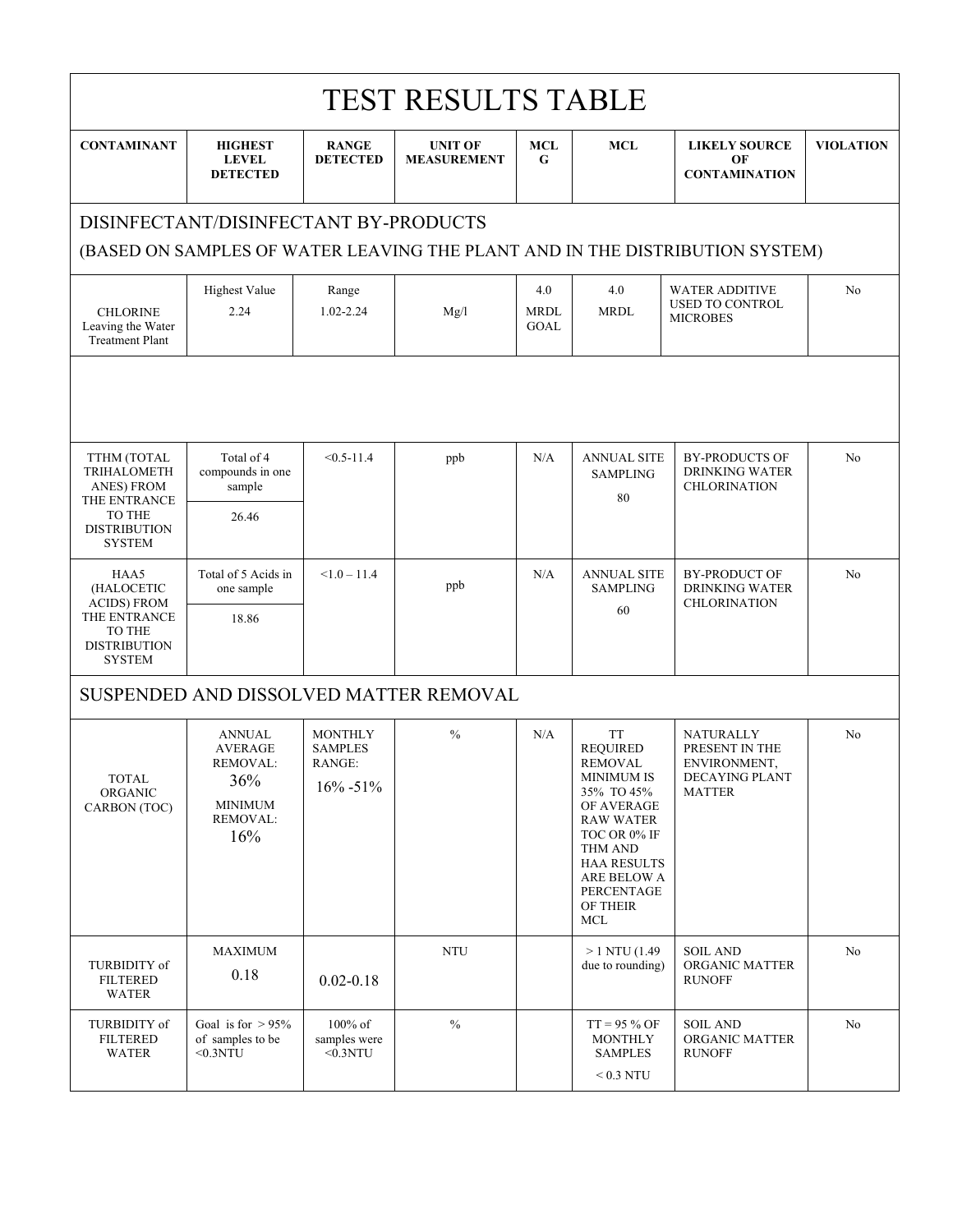|                                           |                                                   | SECONDARY CONTAMINANTS / WATER QUALITY PARAMETERS |            |                                                                                                                          |
|-------------------------------------------|---------------------------------------------------|---------------------------------------------------|------------|--------------------------------------------------------------------------------------------------------------------------|
| <b>CONTAMINANT OR</b><br><b>PARAMETER</b> | <b>AVERAGE</b><br><b>LEVEL</b><br><b>DETECTED</b> | <b>UNIT</b><br>OF<br><b>MEASUREMENT</b>           | <b>RUL</b> | <b>LIKELY</b><br><b>SOURCE</b><br>OF<br><b>CONTAMINATION</b>                                                             |
| <b>IRON</b>                               | < 0.05                                            | Mg/L                                              | 0.3        | <b>EROSION OF NATURAL</b><br><b>DEPOSITS</b>                                                                             |
| <b>MANGANESE</b>                          | 0.0151                                            | Mg/L                                              | 0.05       | <b>EROSION OF NATURAL</b><br><b>DEPOSITS</b>                                                                             |
| <b>HARDNESS</b>                           | 39.0                                              | Mg/L                                              | $50 - 250$ | <b>EROSION OF NATURAL</b><br><b>DEPOSITS</b>                                                                             |
| <b>SODIUM</b>                             | 28.7                                              | Mg/L                                              | 50         | <b>EROSION OF NATURAL</b><br>DEPOSITS; ROADWAY ICE<br>AND SNOW CONTROL                                                   |
| <b>ALUMINUM</b>                           | < 0.0100                                          | Mg/L                                              | 0.5        | <b>BASE ELEMENT OF</b><br>ADDITIVE USED IN WATER<br><b>TREATMENT</b>                                                     |
| <b>CHLORIDE</b>                           | 48.5                                              | Mg/l                                              | 250        | <b>ROADWAY ICE AND SNOW</b><br>CONTROL, SALT IN THE<br><b>ENVIRONMENT</b>                                                |
| <b>ZINC</b>                               | 0.384                                             | Mg/L                                              | 5.0        | <b>CORROSION CONTROL</b><br><b>ADDITIVE USED IN WATER</b><br>TREATMENT ZINC -<br><b>ORTHOPHOSPHATE</b>                   |
| <b>Total Dissolved Solids</b>             | 92                                                | Mg/L                                              | 500        | <b>IRON AND MANGANESE,</b><br>ROADWAY ICE AND SNOW<br>CONTROL, SALT WATER<br><b>INTRUSION INTO FRESH</b><br><b>WATER</b> |
| <b>COPPER</b>                             | < 0.010                                           | Mg/L                                              | 1.3        | <b>EROSION OF NATURAL</b><br><b>DEPOSITS</b>                                                                             |

Information on the hardness of water in "grains per gallon" can improve the function of dishwashers, cooling equipment, and other process applications. To convert the Hardness value shown above into grains per gallon, divide the Hardness value in milligrams per liter by 17.

Additional Finished water inorganic compounds testing results. Sources for these minerals could be the product of soil erosion, human activity or natural deposits:

| <b>Analysis</b> | <b>Result</b>   | <b>Units</b> | <b>MCL</b>        |
|-----------------|-----------------|--------------|-------------------|
| Antimony        | < 0.0004        | mg/1         | 0.006             |
| Arsenic         | < 0.0005        | mg/1         | 0.005             |
| Asbestos        | Not required in | <b>MFL</b>   | $7 \times 10^{6}$ |
|                 | 2021            |              | $fibers/l>10$ um  |
| Beryllium       | < 0.0003        | mg/1         | 0.004             |
| Cadmium         | < 0.0005        | mg/1         | 0.005             |
| Chromium        | < 0.004         | mg/1         | 0.1               |
| Cyanide         | 0.0037          | mg/1         | 0.2               |
| Mercury         | < 0.0002        | mg/1         | 0.002             |
| Nickel          | 0.00221         | mg/1         |                   |
| Selenium        | < 0.0025        | mg/1         | 0.05              |
| Silver          | < 0.002         | mg/1         | 0.1               |
| Thallium        | < 0.0003        | mg/1         | 0.002             |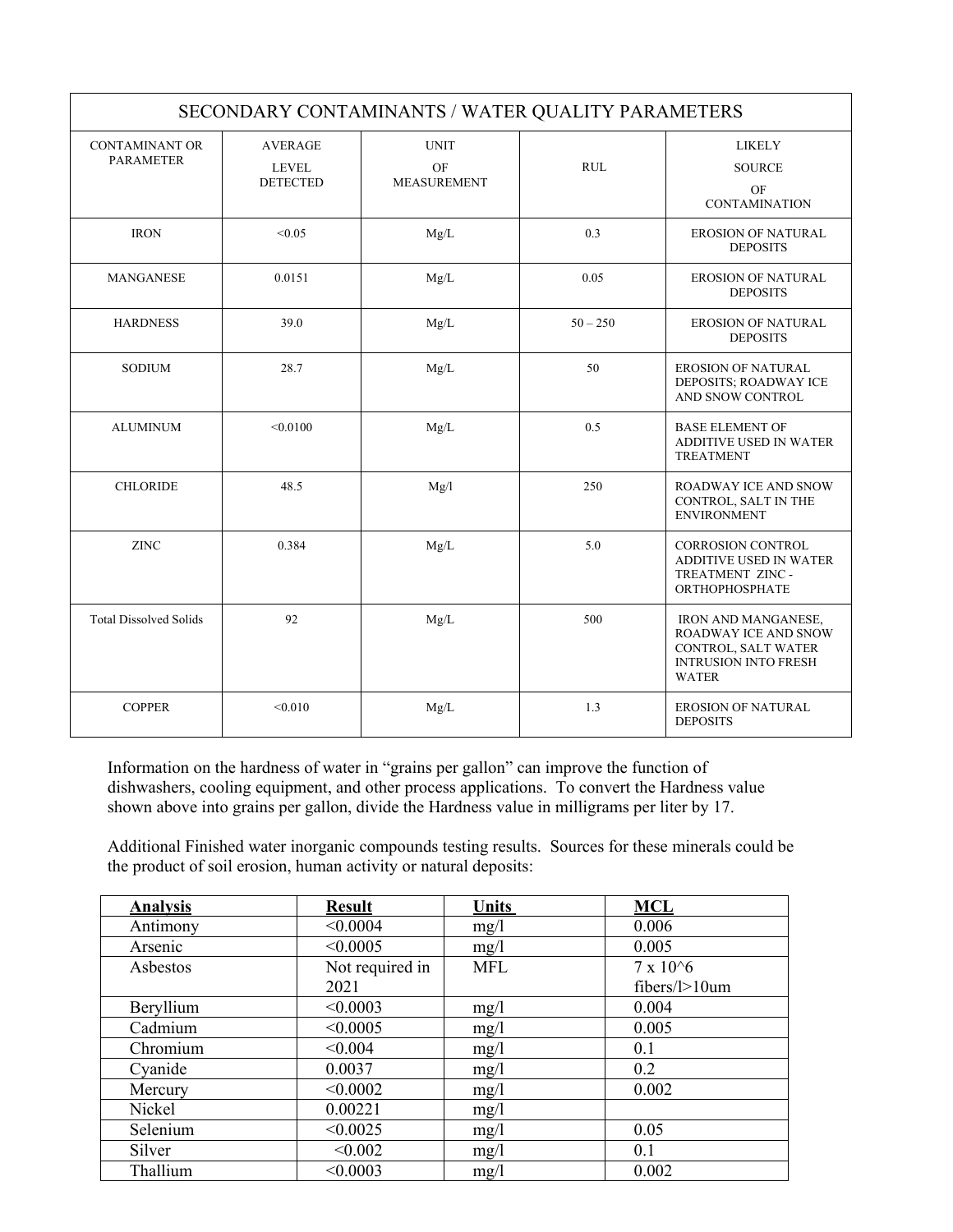Volatile Organic Compounds sampling and testing was required for the three year cycle of 2020 through 2022 were collected in 2021. Below are the results of the samples for 2021 for which contaminants have an EPA MCL:

| <b>ANALYSIS</b>            | <b>RESULT</b>     | <b>UNITS</b>   | <b>MCL</b>              | <b>DATE</b><br><b>ANALYZED</b> |
|----------------------------|-------------------|----------------|-------------------------|--------------------------------|
| Volatile Organic Compounds |                   |                |                         | All 3/9/2021                   |
| Method: 524.2;             |                   |                |                         |                                |
|                            |                   |                |                         |                                |
| Vinyl Chloride             | < 0.5             | $\frac{u}{g}$  | $\overline{c}$          |                                |
| 1,1-Dichloroethylene       | < 0.5             | ug/l           | $\overline{2}$          |                                |
| Methylene Chloride         | $\overline{0.5}$  | ug/l           | $\overline{\mathbf{3}}$ |                                |
| Methyl tert-Butyl Ether    | < 0.5             | ug/l           | 70                      |                                |
| t-1,2-Dichloroethylene     | <0.5              | ug/l           | 100                     |                                |
| 1,1-Dichloroethane         | < 0.5             | ug/l           | 50                      |                                |
| cis-1,2-Dichloroethylene   | $\overline{<}0.5$ | ug/l           | $\overline{70}$         |                                |
| 1,1,1-Trichloroethane      | $\overline{<}0.5$ | ug/l           | $\overline{30}$         |                                |
| Carbon Tetrachloride       | $\overline{<}0.5$ | ug/l           | $\overline{2}$          |                                |
| Benzene                    | $\overline{0.5}$  | $\frac{u}{g}$  | $\mathbf{1}$            |                                |
| 1,2-Dichloroethane         | $\overline{<}0.5$ | ug/l           | $\overline{2}$          |                                |
| Trichloroethylene          | < 0.5             | ug/l           | $\mathbf{1}$            |                                |
| 1,2-Dichloropropane        | $\overline{<}0.5$ | ug/l           | $\overline{5}$          |                                |
| Toluene                    | < 0.5             | ug/l           | 1000                    |                                |
| 1,1,2-Trichloroethane      | < 0.5             | $u\alpha/l$    | $\overline{3}$          |                                |
| Tetrachloroethylene        | < 0.5             | $\frac{u}{g}$  | 5                       |                                |
| Chlorobenzene              | $\overline{5}$    | ug/l           | 50                      |                                |
| Ethylbenzene               | < 0.5             | $\frac{ug}{l}$ | 700                     |                                |
| m-Xylene                   | < 0.5             | $u\alpha/l$    | 1000                    |                                |
| p-Xylene                   | $\overline{5}$    | $u\alpha/l$    | 1000                    |                                |
| a-Xylene                   | < 0.5             | $u\alpha/l$    | 1000                    |                                |
| Styrene                    | < 0.5             | $u\alpha/l$    | 100                     |                                |
| Bromoform                  | < 0.5             | $\frac{u}{g}$  | 80                      |                                |
| Toluene                    | $\overline{5}$    | ug/l           | 1000                    |                                |
| 1,1,2-Trichloroethane      | $\overline{5}$    | ug/l           | $\overline{3}$          |                                |
| Tetrachloroethylene        | $\overline{5}$    | ug/l           | $\overline{5}$          |                                |
| 1,3-Dichlorobenzene        | < 0.5             | ug/l           | 600                     |                                |
| 1,4-Dichlorobenzene        | $\overline{5}$    | ug/l           | $\overline{75}$         |                                |
| 1,2-Dichlorobenzene        | $\overline{<}0.5$ | ug/l           | 600                     |                                |
| 1,2,4-Trichlorobenzene     | $\overline{5}$    | $\frac{u}{g}$  | 70                      |                                |
| Naphthalene                | < 0.5             | ug/l           | 300                     |                                |
| Xylenes, total             | $\overline{5}$    | ug/l           | 1000                    |                                |
| $m$ , p-Xylene             | $\overline{<}0.5$ | ug/l           | 1000                    |                                |
|                            |                   |                |                         |                                |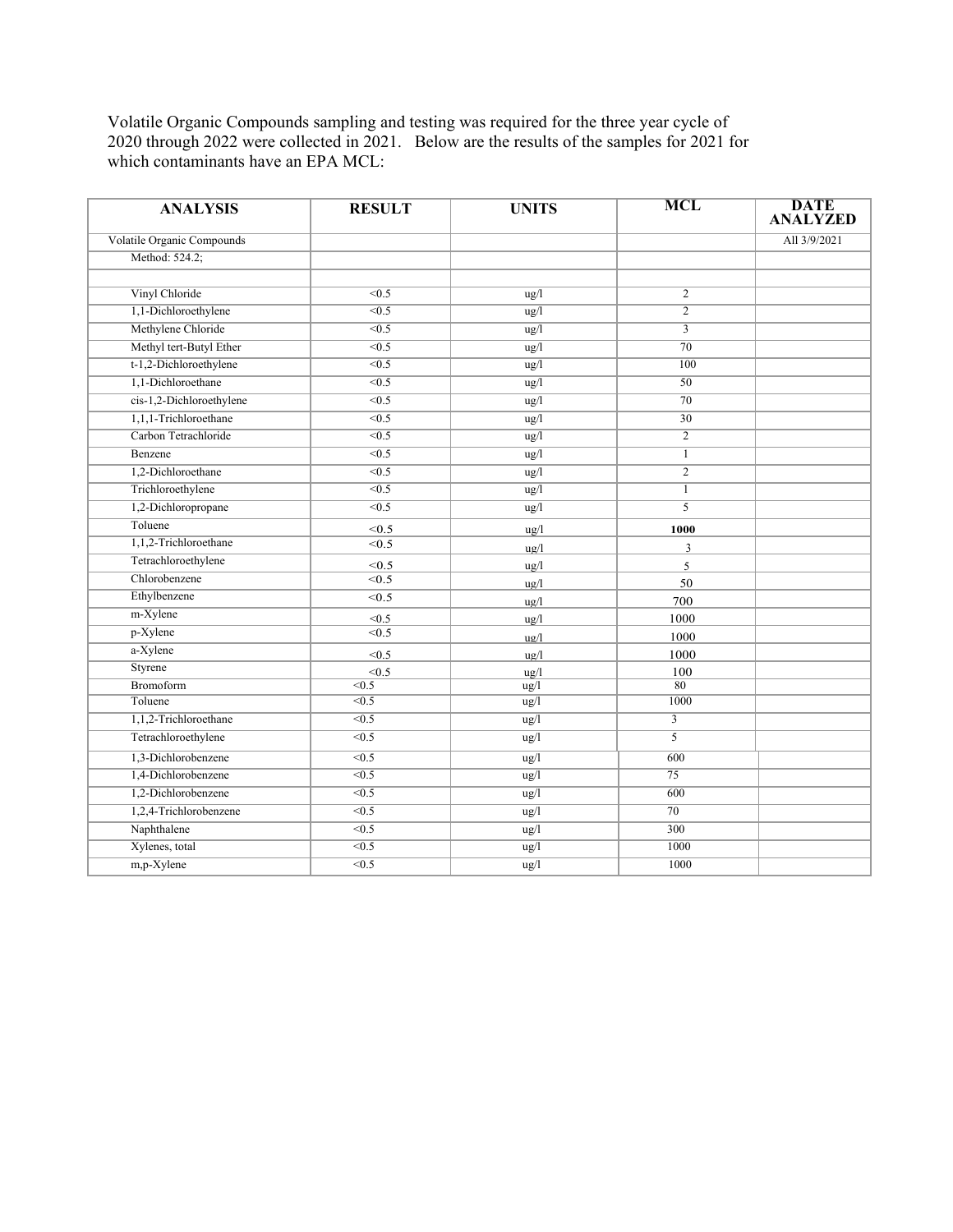#### **DEFINITIONS**:

In the preceding **Test Results** table you will find terms and abbreviations you might not be familiar with. To help you better understand these terms we've provided the following definitions:

*Non-Detects (ND)* - laboratory analysis indicates that the constituent is not detectable above the minimum detection level for that analysis method.

*Parts per million (ppm) or Milligrams per liter (mg/l)* - one part per million corresponds to one minute in two years or a single penny in \$10,000.

*Parts per billion (PPB) or Micrograms per liter(ug/l)* - one part per billion corresponds to one minute in 2,000 years, or a single penny in \$10,000,000.

*Parts per trillion (ppt) or Nanograms per liter* (ng/l) - one part per trillion corresponds to a single penny in \$10,000, 000,000.

*Picocuries per liter (pCi/L)* - picocuries per liter is a measure of the radioactivity in water.

*Perfluorooctanoic acid (PFOA) [\(conjugate base](https://en.wikipedia.org/wiki/Conjugate_acid) perfluorooctanoate), also known as C8, is a synthetic [perfluorinated carboxylic acid](https://en.wikipedia.org/wiki/Perfluorinated_carboxylic_acid) and [fluorosurfactant.](https://en.wikipedia.org/wiki/Fluorosurfactant) One industrial application is as a [surfactant](https://en.wikipedia.org/wiki/Surfactant) in the [emulsion polymerization](https://en.wikipedia.org/wiki/Emulsion_polymerization) of [fluoropolymers.](https://en.wikipedia.org/wiki/Fluoropolymers) It has been used in the manufacture of such prominent consumer goods as [polytetrafluoroethylene](https://en.wikipedia.org/wiki/Polytetrafluoroethylene) (PTFE; [Teflon](https://en.wikipedia.org/wiki/Teflon) and similar products). PFOA , PFOS, PFNA has been manufactured since the 1940s in industrial quantities.*

*Nephelometric Turbidity Unit (NTU)* - nephelometric turbidity unit is a measure of the clarity of water. Turbidity in excess of 5 NTU is just noticeable to the average person.

*Treatment Technique (TT)* - A treatment technique is a required process intended to reduce the level of a contaminant in drinking water.

*Action Level* - The concentration of a contaminant, which, if exceeded, triggers treatment or other requirements, which a water system must follow.

*MBAS - Methylene blue active substances assay -* is a is a colorimetric analysis test method that uses methylene blue to detect the presence of anionic surfactants (such as a detergent or foaming agent) in a sample of water.

*Maximum Contaminant Level (MCL) -* The highest level of a contaminant that is allowed in drinking water. MCLs are set as close to the MCLGs as feasible using the best available treatment technology.

*Maximum Contaminant Level Goal (MCLG)* - The level of a contaminant below which there is no known or expected risk to health. MCLGs allow for a margin of safety.

*Maximum Residual Disinfectant Level (MRDL)* - The highest level of a disinfectant allowed in drinking water. There is convincing evidence that addition of a disinfectant is necessary for control of microbial contaminants.

*Maximum Residual Disinfectant Level Goal (MRDLG)* - The level of a drinking water disinfectant below which there is no known or expected risk to health. MRDLGs do not reflect the benefits of the use of disinfectants to control microbial contaminants.

### *Million Fibers per Liter* – (MFL)

*Total Organic Carbon* - Total Organic Carbon has no health effects. However, total organic carbon provides a medium for the formation of *Disinfection By-products*. The *Treatment Technique* for total organic carbon requires that 35% to 45% of the total organic carbon in the raw water is removed through the treatment processes.

*Turbidity* - Turbidity has no health effects. However, turbidity can interfere with disinfection and provide a medium for microbial growth. Turbidity is measured as an indication of the effectiveness of the filtration process. The *Treatment Technique* for turbidity requires that no individual sample exceeds 1 *NTU* and 95% of the samples collected during a month must be less than 0.3 NTU.

*TTHM -* Total Trihalomethanes are carcinogenic compounds created when Chlorine is added to water as a disinfectant. The *MCL* for TTHM's requires that one annual sample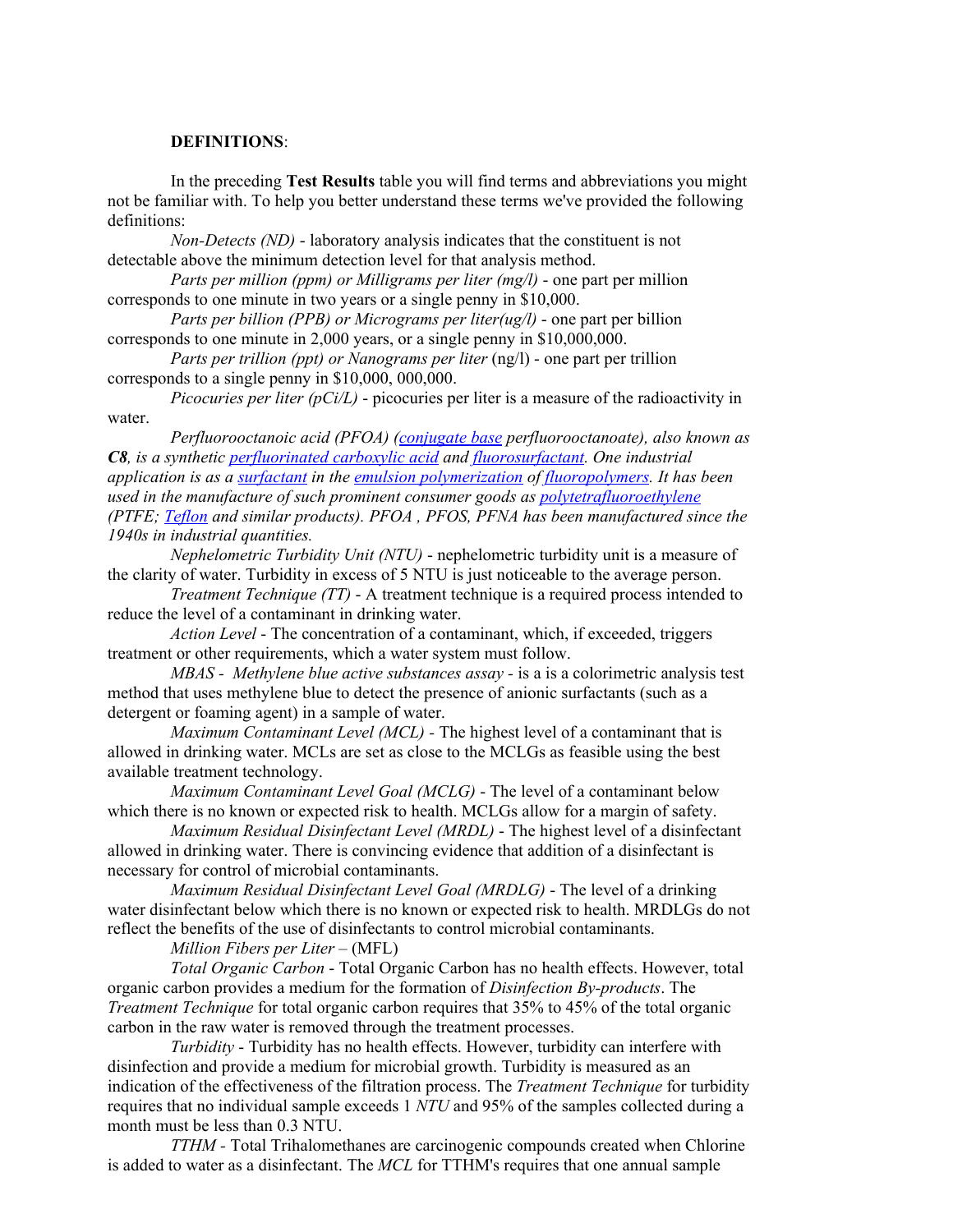from an approved location does not exceed 80 *parts per billion.* 

*Secondary Contaminant* - Substances that do not have an impact on health. Secondary Contaminants affect aesthetic qualities such as odor, taste or appearance. Secondary standards are recommendations, not mandates.

*Recommended Upper Limit (RUL)* – Recommended maximum concentration of secondary contaminants. These reflect aesthetic qualities such as odor, taste or appearance. RULs are recommendations, not mandates.

*Disinfection By-products* - These compounds are by-products of the addition of chlorine or ozone employed in the disinfection of drinking water. These compounds are confirmed or suspected carcinogens for which *MCLs* have been set.

*HAA5* - Haloacetic Acids are compounds created when Chlorine is added to water as a disinfectant. The MCL for HAA5's requires that one annual sample from an approved location does not exceed 60 *parts per billion*.

*Monitoring Waiver* - Permission from NJDEP or EPA to reduce or eliminate sampling for specific contaminants.

#### *SPECIAL HEALTH CONCERNS*

**Special considerations regarding children, pregnant women, nursing mothers, and others:**

Children may receive a slightly higher amount of a contaminant present in the water than do adults, on a body weight basis, because they may drink a greater amount of water per pound of body weight than do adults. For this reason, reproductive or developmental effects are used for calculating a drinking water standard, if these effects occur at lower levels than other health effects of concern. If there is insufficient toxicity information for a chemical (for example, lack of data on reproductive or developmental effects), an extra uncertainty factor may be incorporated into the calculation of the drinking water standard, thus making the standard more stringent, to account for additional uncertainties regarding these effects. In the cases of lead and nitrate, effects on infants and children are the health endpoints upon which the standards are based.

Nitrate in drinking water at levels above 10 ppm is a health risk for infants of less than six months of age. High nitrate levels in drinking water can cause blue baby syndrome. Nitrate levels may rise quickly for short periods of time because of rainfall or agricultural activity.

#### *Lead in Drinking Water*

If present, elevated levels of lead can cause serious health problems, especially for pregnant women and young children. Lead in drinking water is primarily from materials and components associated with service lines and home plumbing. New Jersey Water Supply Authority – Manasquan Water Treatment Plant is responsible for providing high quality drinking water, but cannot control the variety of materials used in plumbing components. When your water has been sitting for several hours, you can minimize the potential for lead exposure by flushing your tap for 30 seconds to 2 minutes before using water for drinking or cooking. If you are concerned about lead in your water, you may wish to have your water tested. Information on lead in drinking water, testing methods, and steps you can take to minimize exposure is available at [http://www.epa.gov/safewater/lead.](http://www.epa.gov/safewater/lead)

Please note that the New Jersey Water Supply Authority is not responsible for lead testing within the customer communities. Consult the Consumer Confidence Report of your community water system for lead results.

The lead results in the table above are from faucets at the buildings on the Water Treatment facilities property. Lead and copper levels were detected in some samples taken at the water treatment plant and tested in 2021. The NJWSA adds a corrosion control chemical and adjusts the pH of the water leaving the Water Treatment plant in order to improve the corrosivity of the water and to stay below the regulatory level for these chemical elements.

#### *Cryptosporidium*

Cryptosporidium is a microbial pathogen found in surface water throughout the U.S. Cryptosporidium is usually removed through the filtration process and inactivated by other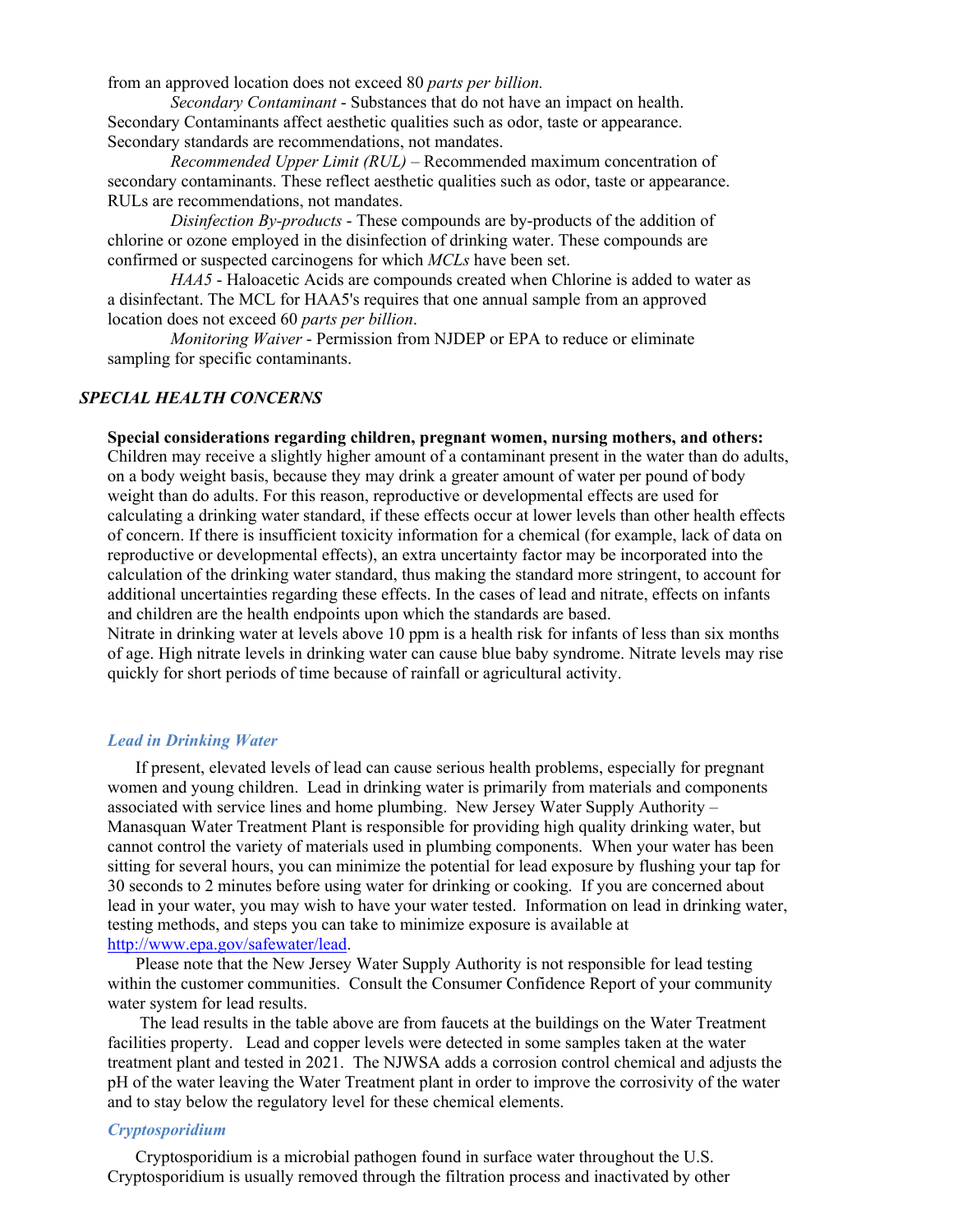treatment processes such as ozonation. In order to check for the presence of Cryptosporidium in untreated raw water, USEPA issued the Long Term 2 Enhanced Surfaced Water Treatment Rule in January 2006. As part of this rule, the Manasquan System began monthly sampling and testing for Cryptosporidium in October 2016 and this testing continued through its completion in September 2018. Just as with the monthly samples taken in 2008, that round of samples did not show any presence of Cryptosporidium. All sources of drinking water are subject to potential contamination by substances that are naturally occurring or man-made. These substances can be microbes, inorganic or organic chemicals and radioactive substances. Cryptosporidium is effectively removed by filtration, and contact with Chlorine. Thus the inactivation of cryptosporidium is at least 99.99% likely. More information about contaminants and potential health effects can be obtained by calling the Environmental Protection Agency's Safe Drinking Water Hotline at 1-800-426-4791.

The sources of drinking water (both tap water and bottled water) include rivers, lakes, streams, ponds, reservoirs, springs and wells. As water travels over the surface of the land or through the ground, it dissolves naturally occurring minerals and, in some cases, radioactive material, and can pick up substances resulting from the presence of animals or human activity.

#### *Perfluoroalkyl Substances*

Additional information about Perfluoroalkyl compounds can be found at:

#### [https://www.nj.gov/health/ceohs/documents/pfas\\_drinking%20water.pdf](https://www.nj.gov/health/ceohs/documents/pfas_drinking%20water.pdf)

#### *Contaminants that may be present in source water include:*

- Microbial contaminants, such as viruses and bacteria, which may come from sewage collection system leaks and overflows, septic systems, agricultural livestock operations and wildlife.
- Inorganic contaminants, such as salts and metals, which can be naturally-occurring or result from urban stormwater run-off, industrial or domestic wastewater discharges, oil and gas production, mining or farming.
- Pesticides and herbicides, which may come from a variety of sources such as agriculture, urban stormwater run-off and residential uses.
- Organic chemical contaminants, including synthetic and volatile organic chemicals, which are by-products of industrial processes and petroleum production and can also, come from gas stations, urban stormwater run-off and septic systems.
- Radioactive contaminants, which can be naturally occurring or be the result of oil and gas production and mining activities.

In order to ensure that tap water is safe to drink, the EPA prescribes regulations (MCL's) which limit the amounts of certain contaminants in water provided by public water systems. Further information about EPA safe drinking water regulations can be obtained over the Internet at EPA's drinking water website, [http://www.epa.gov/safewater.](http://www.epa.gov/safewater) Food and Drug Administration regulations establish limits for contaminants in bottled water, which must provide the same protection for public health.

The New Jersey Department of Environmental Protection (NJDEP) has completed Source Water Assessment Reports and Summaries for all of the public water systems in New Jersey. A summary of the report for NJWSA/Manasquan is included below. A complete copy of the Source Water Assessment Report at the NJDEP website: [http://www.state.nj.us/dep/swap/noncreport.htm.](http://www.state.nj.us/dep/swap/noncreport.htm) Further information on the Source Water Assessment Program can be obtained by logging onto NJDEP's source water web site at<http://www.state.nj.us/dep/swap> or by contacting NJDEP's Bureau of Safe Drinking Water at 609-292-5550. You may also contact the Manasquan Water Supply System at 732-974-8383. The New Jersey Department of Environmental Protection issues an individual Public Water System Identification Number (PWSID) to each water supply facility. The PWSID for the NJWSA/Manasquan Water Treatment Plant is **1352005.** You can use this PWSID number to assist you in obtaining local drinking water quality information on the Internet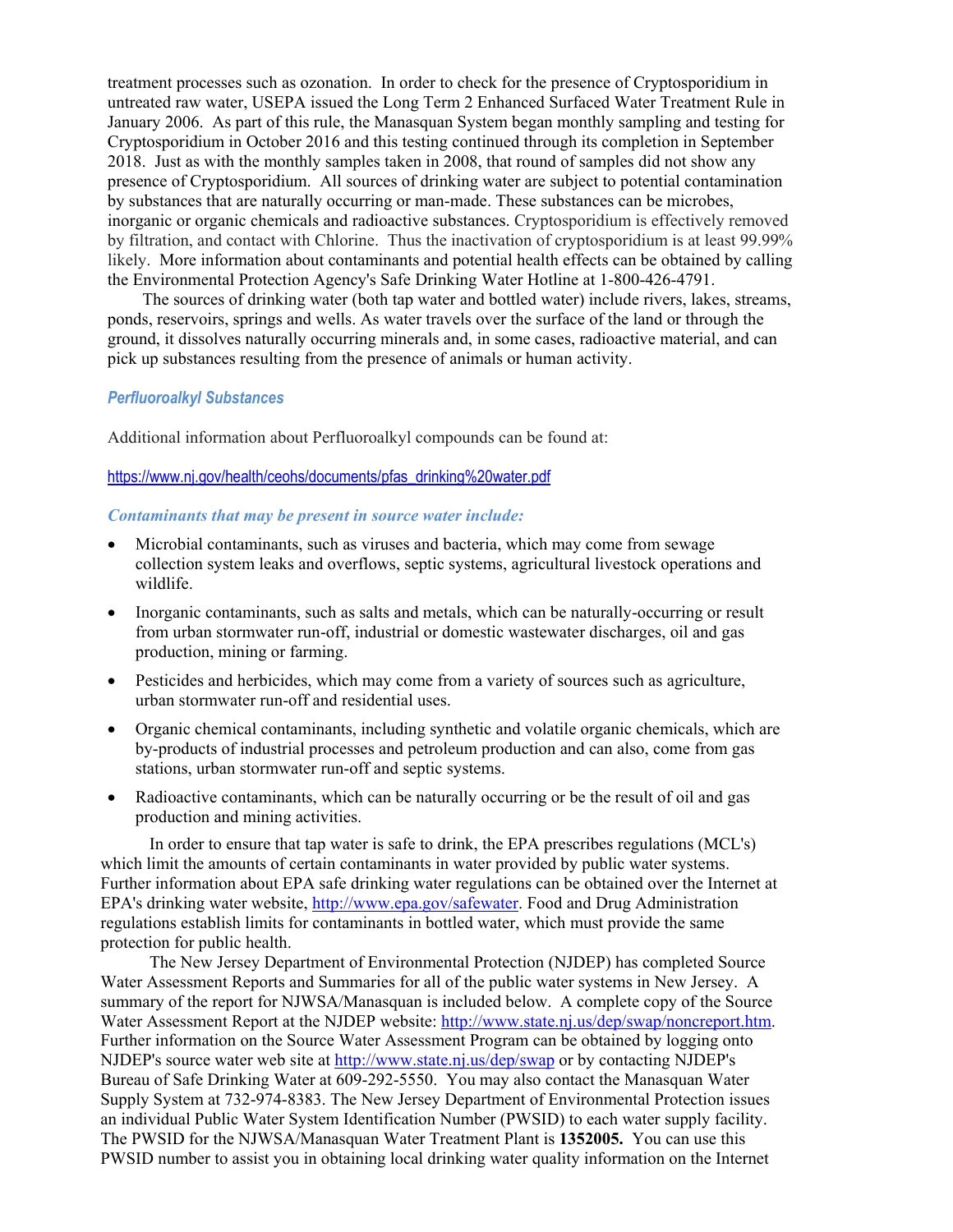at the NJDEP Bureau of Safe Drinking Water website at <http://www.state.nj.us/dep/watersupply/waterwatch/>

Interested individuals may participate in discussions of the operation of the Manasquan Water Supply System by attending the regular monthly meetings of the New Jersey Water Supply Authority or Southeast Monmouth Municipal Utilities Authority.

- New Jersey Water Supply Authority: first working Monday of each month at the NJWSA headquarters, 1851 Route 31, Clinton, NJ 08809. Call 1-908-638-6121 for details. Information on the New Jersey Water Supply Authority can also be obtained over the Internet at [http://www.njwsa.org](http://www.njwsa.org/)*.*
- Southeast Monmouth Municipal Utilities Authority: first Thursday of each month in the Main Meeting Room, First Floor, Wall Township Municipal Complex, 2700 Allaire Road, Wall, NJ 07719. Call 1-732-449-8444 for specific meeting dates and times or e-mail [ph805@optonline.net.](mailto:ph805@optonline.net)